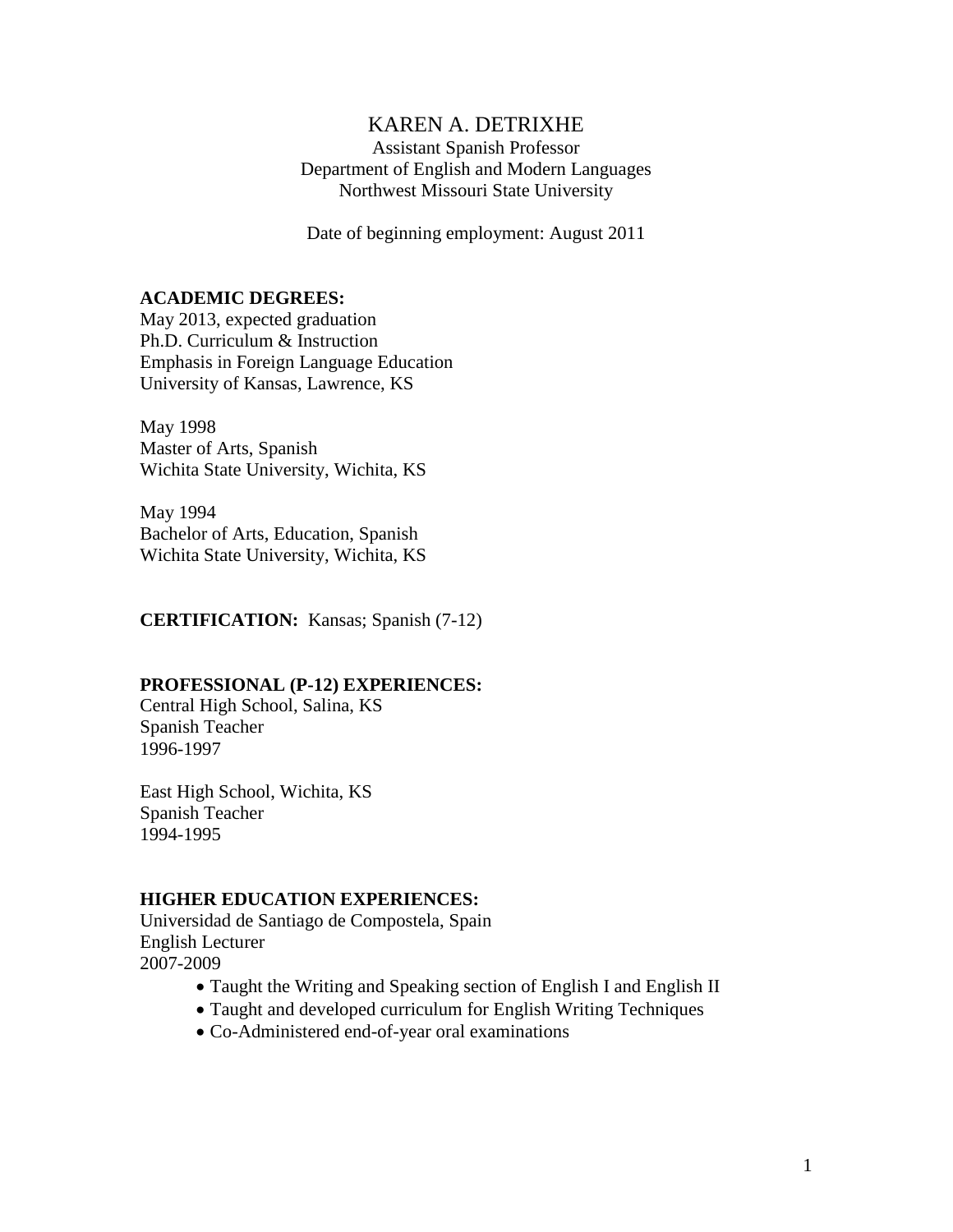University of Kansas, Lawrence, KS

Graduate Research Assistant, Curriculum & Instruction Dept 2003-2007

- Researched and presented best teaching practices for *Topeka Teachers, Today & Tomorrow* national five-year ESL grant
- Wrote sections of adequate yearly progress reports for grant
- Observed, co-taught, and analyzed classroom practices for ESL teaching techniques

University of Kansas, Lawrence, KS

University Supervisor of Pre-Service Foreign Language Students 2006-2006, 2004-2005

- Observed pre-service students teaching in public school classrooms
- Critiqued and analyzed pre-service teacher instructional planning and delivery
- Held conference with pre-service teacher to review feedback and set goals

University of Kansas, Lawrence, KS Graduate Teaching Assistant; Spanish 2005-2005

- Taught Intermediate Spanish
- Administered Spanish Simulated Oral Proficiency Interviews
- Collaborated with professors in departmental final exam committee work

University of Arizona, Tucson, AZ Graduate Assistant Teacher; Spanish 2001-2003

- Taught Beginning and Intermediate Spanish
- Presented in department's brown bag lunches on Spanish grammar topics

Wichita State University, Wichita, KS Spanish Instructor 1998-2001

- Taught Beginning, Intermediate, Advanced Conversation, and Business Spanish
- Supervised *Charla* Spanish extracurricular conversation sessions

# **SERVICE ACTIVITIES:**

2011

Co-organizer, *Modern Language Day* event for surrounding high schools. Northwest Missouri State University, Maryville, MO.

### 2010

Presenter, *El Camino de Santiago, España*. Presentation to Spanish VI-level class at Shawnee Mission East High School, Shawnee Mission, KS.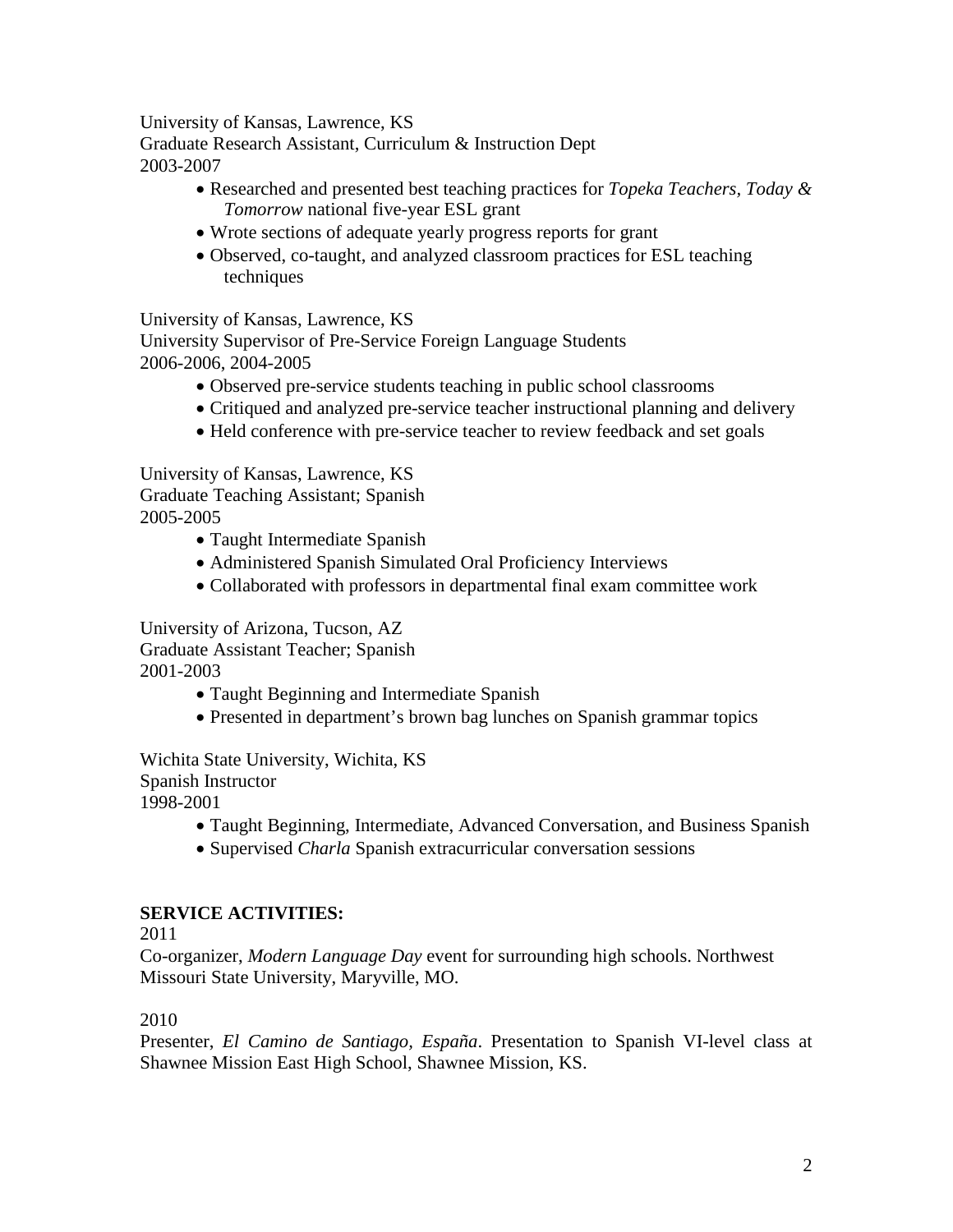2009

Organizer, *English and American Christmas Cultural Celebration*. Facultade de Filoloxía, Universidade de Santiago de Compostela, Spain.

## 1998-2001

Co-chair, Spanish conversation club: *Charla*, Wichita State University, Wichita, KS.

#### 2001

Member, Spanish Department Review Committee, National Council for Accreditation of Teacher Education, Wichita State University, Wichita, KS.

### 2000

Member, Spanish Majors Writing Assessments Committee, Department of Modern & Classical Languages & Literature, Wichita State University, Wichita, KS.

1999

Member, Spanish Textbook Committee, Department of Modern & Classical Languages & Literature, Wichita State University, Wichita, KS.

# **SCHOLARLY ACTIVITIES:**

2011

Detrixhe, K.A. *Spanish Trill /r/ Acquisition in Study Abroad Learners*. Presentation at the Annual convention of the American Council on the Teaching of Foreign Languages. Denver, CO.

### 2005

Christopher, F. & Detrixhe, K.A. *Observation Protocol for ELL Strategies in Mainstream Classrooms*. Presentation at the Annual Conference of the Kansas Association of Teachers of English to Speakers of Other Languages, Emporia, KS.

### 2004

Detrixhe, K.A.,González-Bueno, M., & Quintana-Lara, M. *The Teaching of L2 Pronunciation through Input Processing*. Special Interest Group: Research poster session at the Annual convention of the American Council on the Teaching of Foreign Languages. Chicago, IL.

### 2002

Detrixhe, K.A. *What is Cultural Proficiency?* Paper read at the Annual Symposium on Hispanic and Luso-Brazilian Literature, Language, and Culture, University of Arizona, Tucson, AZ.

### 2001

Detrixhe, K.A. *Languages for Special Purposes*. Paper read at the Annual Symposium on Hispanic and Luso-Brazilian Literature, Language, and Culture, University of Arizona, Tucson, AZ.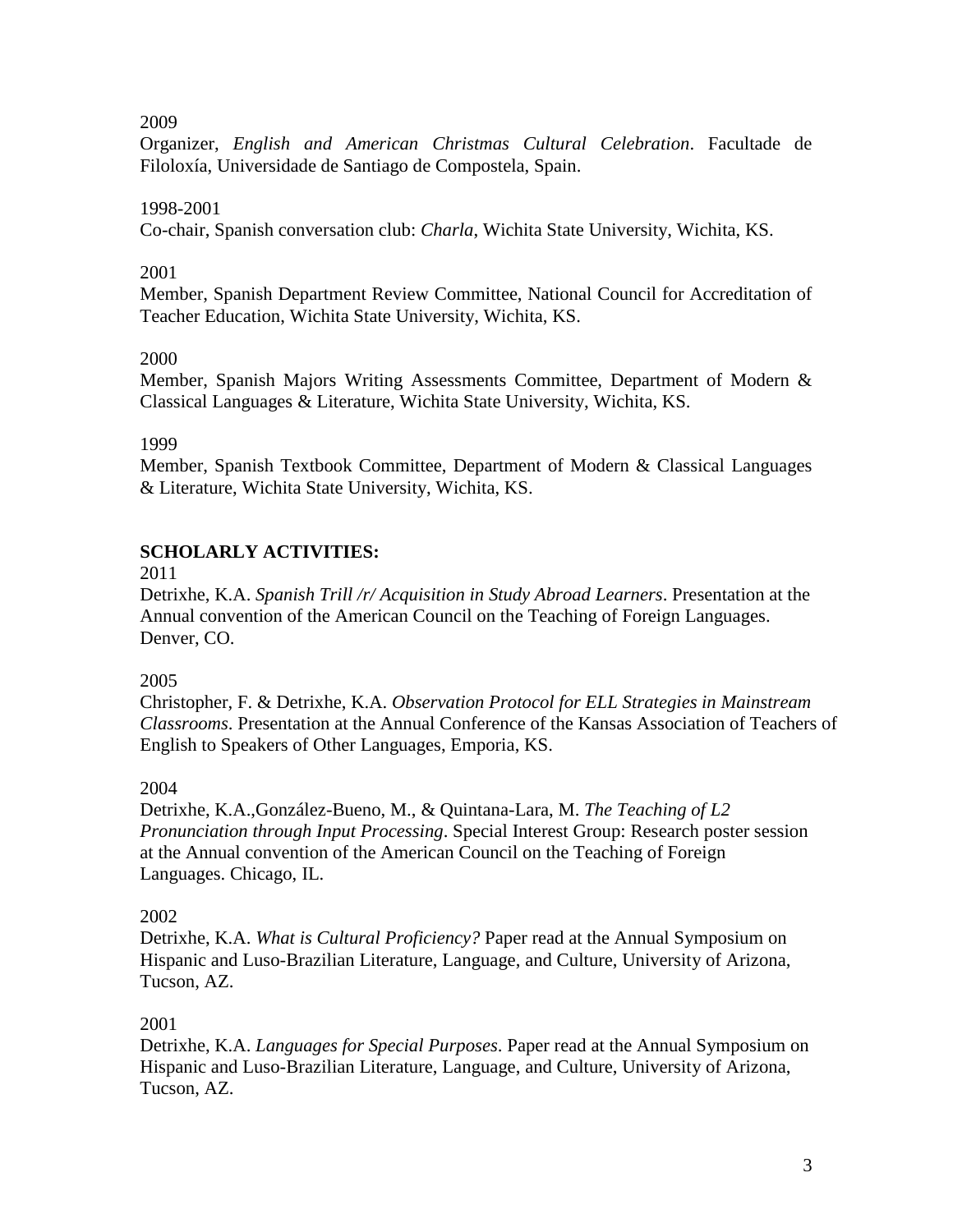### **PROFESSIONAL AND ACADEMIC ASSOCIATION MEMBERSHIPS:**

American Council on the Teaching of Foreign Languages (ACTFL)

Foreign Language Association of Missouri (FLAM)

The Honor Society of Phi Kappa Phi

### **PROFESSIONAL DEVELOPMENT:**

2011-2012

Attended monthly departmental Teaching Circles on a variety of topics aimed to improve teaching. Northwest Missouri State University, Maryville, MO.

#### 2004

American Council on the Teaching of Foreign Languages Oral Proficiency Interview Refresher Workshop. Chicago, IL.

#### 1999

American Council on the Teaching of Foreign Languages Oral Proficiency Interview Three-Day Training. Wichita State University, KS.

#### **DIVERSITY (Language/Cultural)**:

2007-2010

Employed as an English lecturer at *Universidade de Santiago de Compostela*, Spain, and tutored English classes privately to Spanish natives.

2004

Summer abroad Portuguese language program in Vitoria, Brazil and homestay living experience through the University of Kansas.

#### 2000

Group Study Exchange program in northern Mexico through Rotary International to exchange cultural and educational information with Mexican educators at all levels, including homestays with families in over five cities.

#### 1995-96

Graduate student at *Universidad Complutense de Madrid*, Spain, tutored English classes privately to Spanish natives, and lived with a Spanish family.

#### 1995

Summer ESL practicum experience at the Indo-Chinese Center. Wichita, KS.

#### **TECHNOLOGY:**

2011

Faculty training in *eCompanion*, an online course management system. Northwest Missouri State University; Maryville, MO.